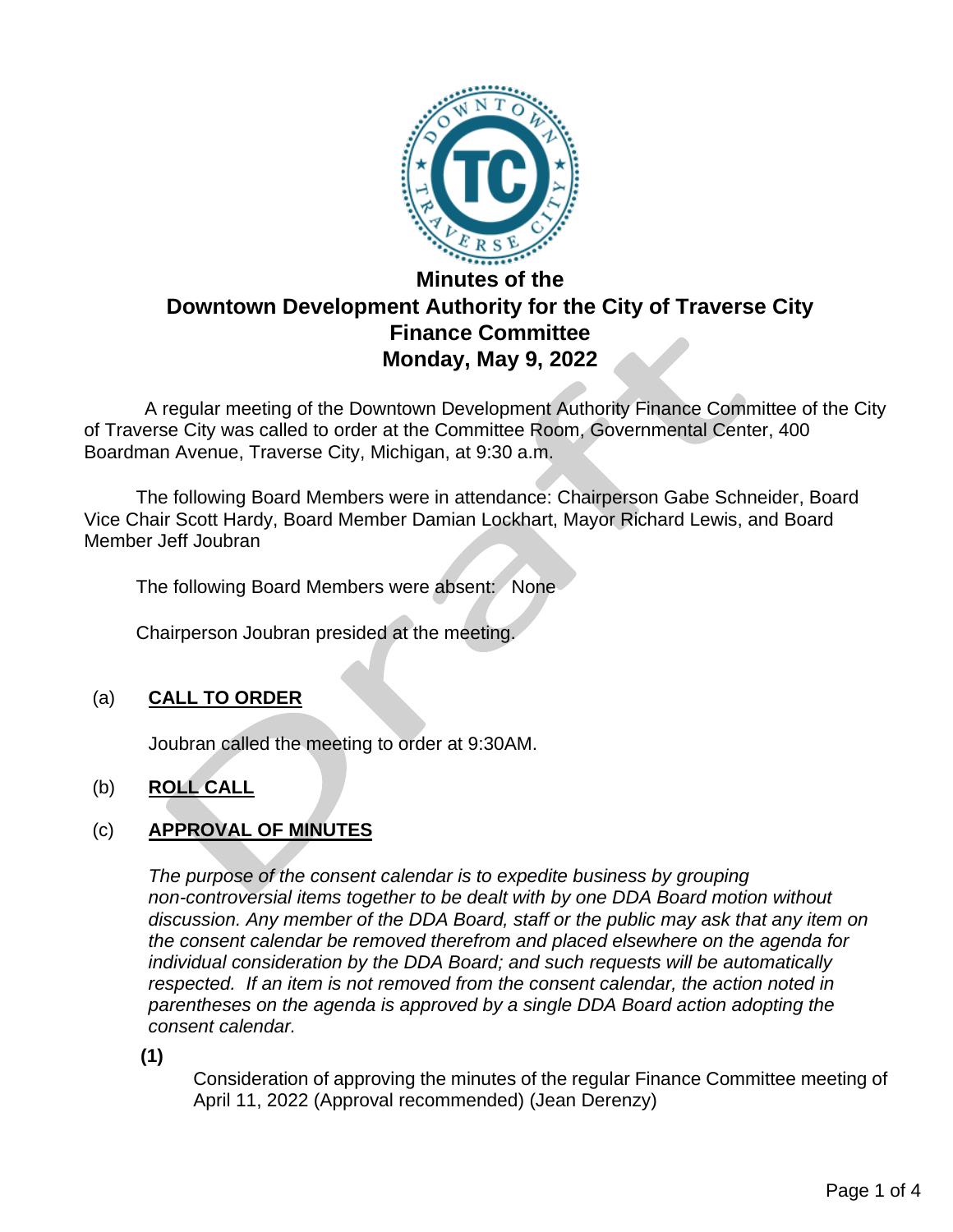That the Finance Committee approve the minutes of the regular Finance Committee meeting of April 11, 2022.

Moved by Richard Lewis, Seconded by Gabe Schneider

**Yes:** Gabe Schneider, Scott Hardy, Damian Lockhart, Richard Lewis, and Jeff Joubran

**Absent:** None

#### **CARRIED. 5-0-0 on a recorded vote**

## (d) **UPTOWN DEVLOPMENT**

**(1)**

Consideration of participating through payment of public infrastructure associated with the Uptown Brownfield Project (Approval Recommended) (Jean Derenzy)

The Following Addressed the Committee:

Jean Derenzy, DDA CEO Richard Lewis Michael Wills Gabe Schneider Scott Howard Jeff Joubran Scott Hardy Damian Lockhart

That the Finance Committee approve to pay \$321,887 from TIF 97 for eligible public infrastructure activities for the Uptown Brownfield Project.

Richard Lewis amended the motion.

That the Finance Committee approve to pay \$321,887 from TIF 97 for eligible public infrastructure activities for the Uptown Brownfield Project payment to be made to the Grand Traverse County Brownfield Authority subject to the approval of funds by the full DDA Board.

Moved by Scott Hardy, Seconded by Richard Lewis

**Yes:** Gabe Schneider, Scott Hardy, Damian Lockhart, Richard Lewis, and Jeff Joubran

**Absent:** None

## **CARRIED. 5-0-0 on a recorded vote**

That the Finance Committee rescind their motion to pay \$321,887 from TIF 97 for eligible public infrastructure activities for the Uptown Brownfield Project payment to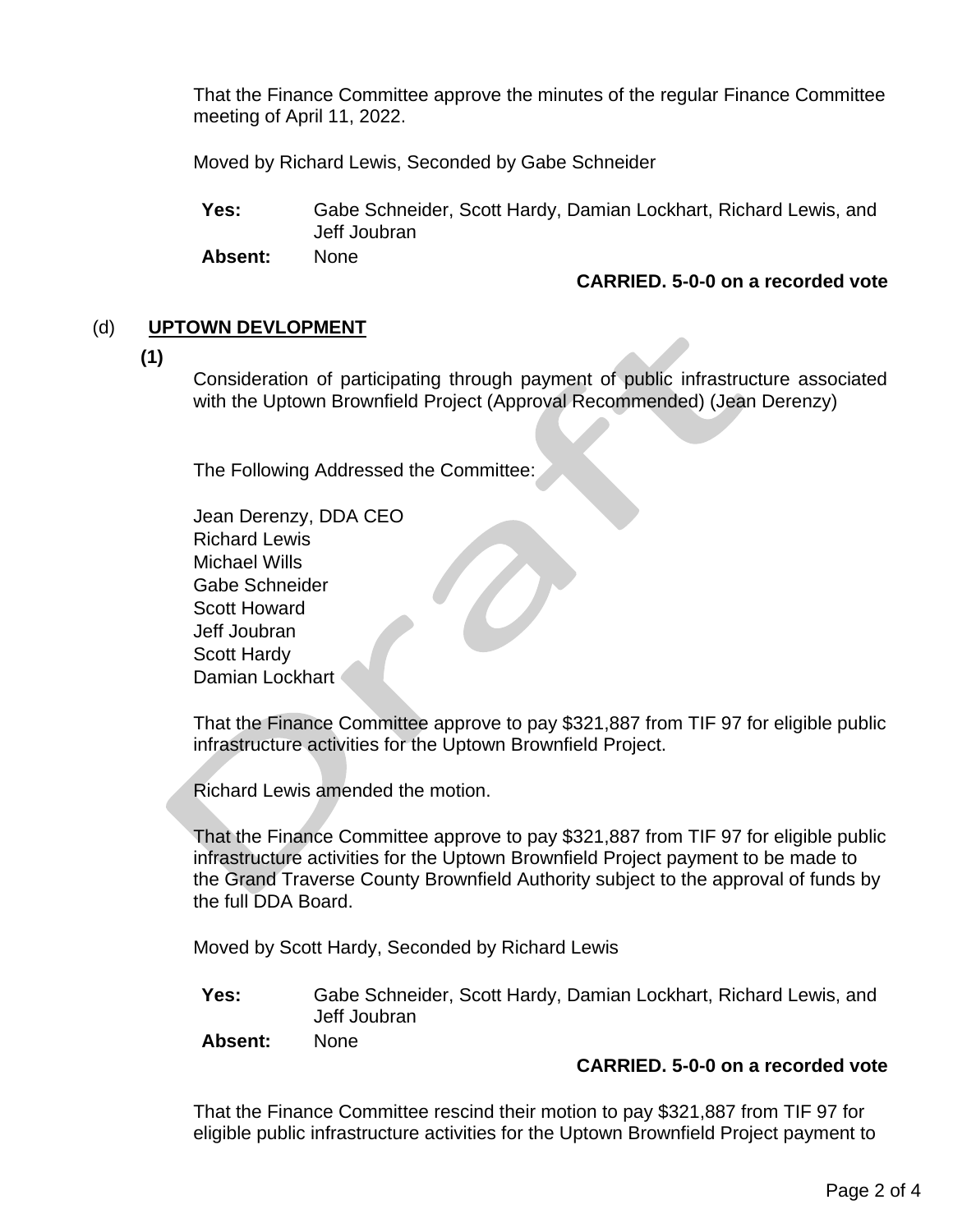be made to the Grand Traverse County Brownfield Authority subject to the approval of funds by the full DDA Board.

Moved by Richard Lewis, Seconded by Gabe Schneider

**Yes:** Gabe Schneider, Scott Hardy, Damian Lockhart, Richard Lewis, and Jeff Joubran

**Absent:** None

#### **CARRIED. 5-0-0 on a recorded vote**

#### (e) **BUDGETS**

**(1)**

Additions to TIF 97 2022/2023 Budget (Approval Recommended) (Jean Derenzy)

The Following Addressed the Committee:

Jean Derenzy, DDA CEO Jeff Joubran Richard Lewis Gabe Schneider Damian Lockhart Scott Hardy

That the Finance Committee approve to add two additional line items within the TIF 97 budget being East Front Street and Engineering and Trail Design for a total of \$300,000.

Richard Lewis amended the motion.

That the Finance Committee approve to add two additional capitol line items within the TIF 97 budget being East Front Street Mill and Fill and Engineering and Trail Design for the TART trail for a total of \$300,000.

Moved by Richard Lewis, Seconded by Gabe Schneider

**Yes:** Gabe Schneider, Scott Hardy, Damian Lockhart, Richard Lewis, and Jeff Joubran **Absent:** None

**CARRIED. 5-0-0 on a recorded vote**

#### (f) **PUBLIC COMMENT**

No public comment.

#### (g) **ADJOURNMENT**